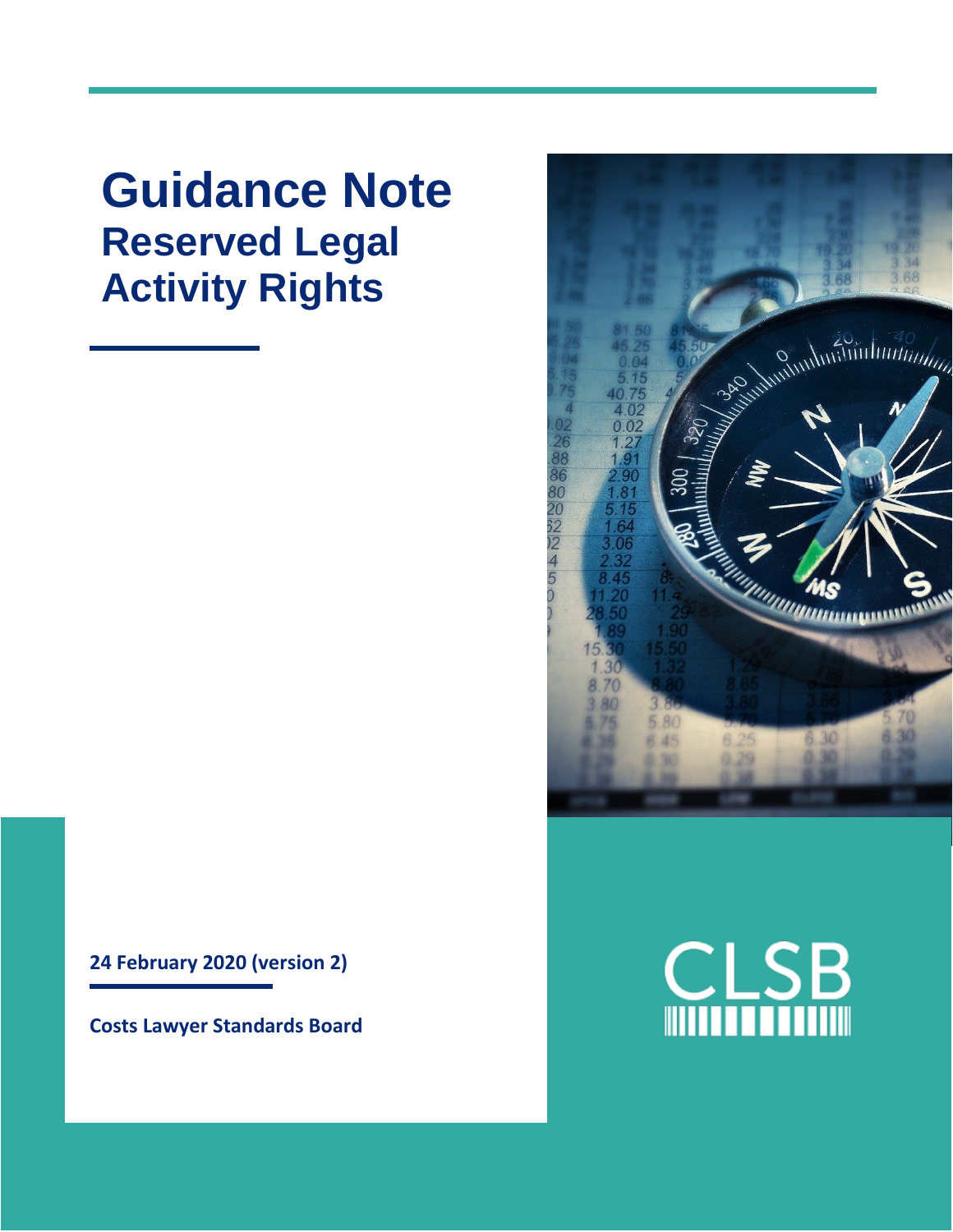# **Definitions**

| <b>CLSB</b>         | The Costs Lawyer Standards Board                          |
|---------------------|-----------------------------------------------------------|
| <b>Costs Lawyer</b> | A Costs Lawyer authorised and regulated by the CLSB under |
|                     | the LSA                                                   |
| <b>LSA</b>          | Legal Services Act 2007                                   |

References to legislative provisions are references to the LSA, except where otherwise stated.

# **Authorised rights**

1. This guidance clarifies the rights of an authorised Costs Lawyer to carry out reserved legal activities. These rights are sometimes referred to as "authorised rights" or "reserved legal activity rights".

## What are the authorised rights of a Costs Lawyer?

- 2. A Costs Lawyer is entitled, by virtue of their authorisation as a Costs Lawyer under the LSA, to carry out three reserved legal activities (Schedule 4, Part 1):
	- the exercise of a right of audience;
	- the conduct of litigation; and
	- the administration of oaths.
- 3. A statement clarifying these rights in relation to Costs Lawyers was adopted by the Lord Chancellor in July 2007 and a revised version was approved by the Legal Services Board in March 2014. The statement is referred to in the Costs Lawyer Code of Conduct and reads as follows.

*Provided that you are instructed to deal only with matters that relate to costs, you may conduct proceedings and represent clients in any court or tribunal, including any criminal court or courts martial, the Supreme Court or the Privy Council where:*

• *the proceedings are at first instance; or*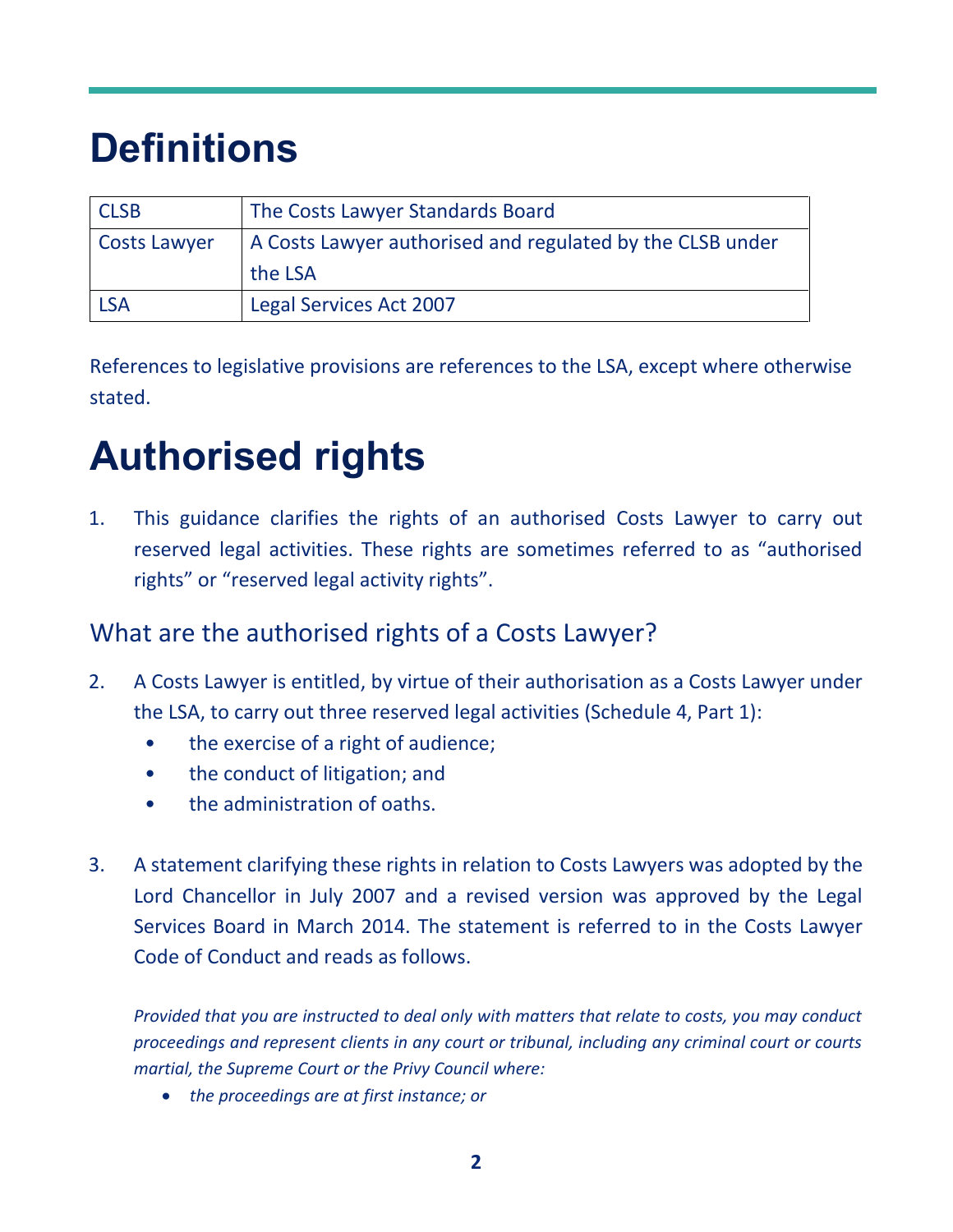- *the proceedings include an appeal below the level of the Court of Appeal or Upper Tribunal, are on a first appeal (other than in the Court of Appeal) and the appeal itself relates to costs; or*
- *the proceedings do not fall within either of the categories above, but your instructions are limited to dealing with the costs of the proceedings; or*
- *the court or tribunal grants permission for you to conduct proceedings or to represent a client (or both).*

*Where proceedings relate to other matters, in addition to costs, the rights referred to above apply only to those parts of the proceedings (if any) that:*

- *relate solely to costs; or*
- *when they relate to other issues, solely those issues that are not in dispute.*

*A matter 'relates to costs' if it relates to payments for legal representation, including payments in respect of pro bono representation under s194 of the LSA and/or to payments made for bringing or defending any proceedings, but only if and to the extent that those monies are not damages. For the avoidance of doubt, this includes:*

- *Costs between opposing parties including costs management and budgeting.*
- *Solicitor and client costs but not if and to the extent that issues of negligence arise when a Lawyer competent to deal with allegations of negligence ought to be instructed instead.*
- *Legal aid, criminal costs, wasted costs or costs against third parties.*

*Further, you may administer any oath.*

## Where do authorised rights derive from?

- 4. An individual Costs Lawyer's right to carry out reserved legal activities derives from the LSA. Any question of entitlement is determined solely in accordance with that legislation (section 13(1)).
- 5. Under the LSA, a person is entitled to carry on a reserved legal activity where that person is authorised in relation to the activity in question (section 13(2)(a)). A person will be authorised if they are authorised by an approved regulator (section 18(1)). In relation to Costs Lawyers, the approved regulator is the CLSB.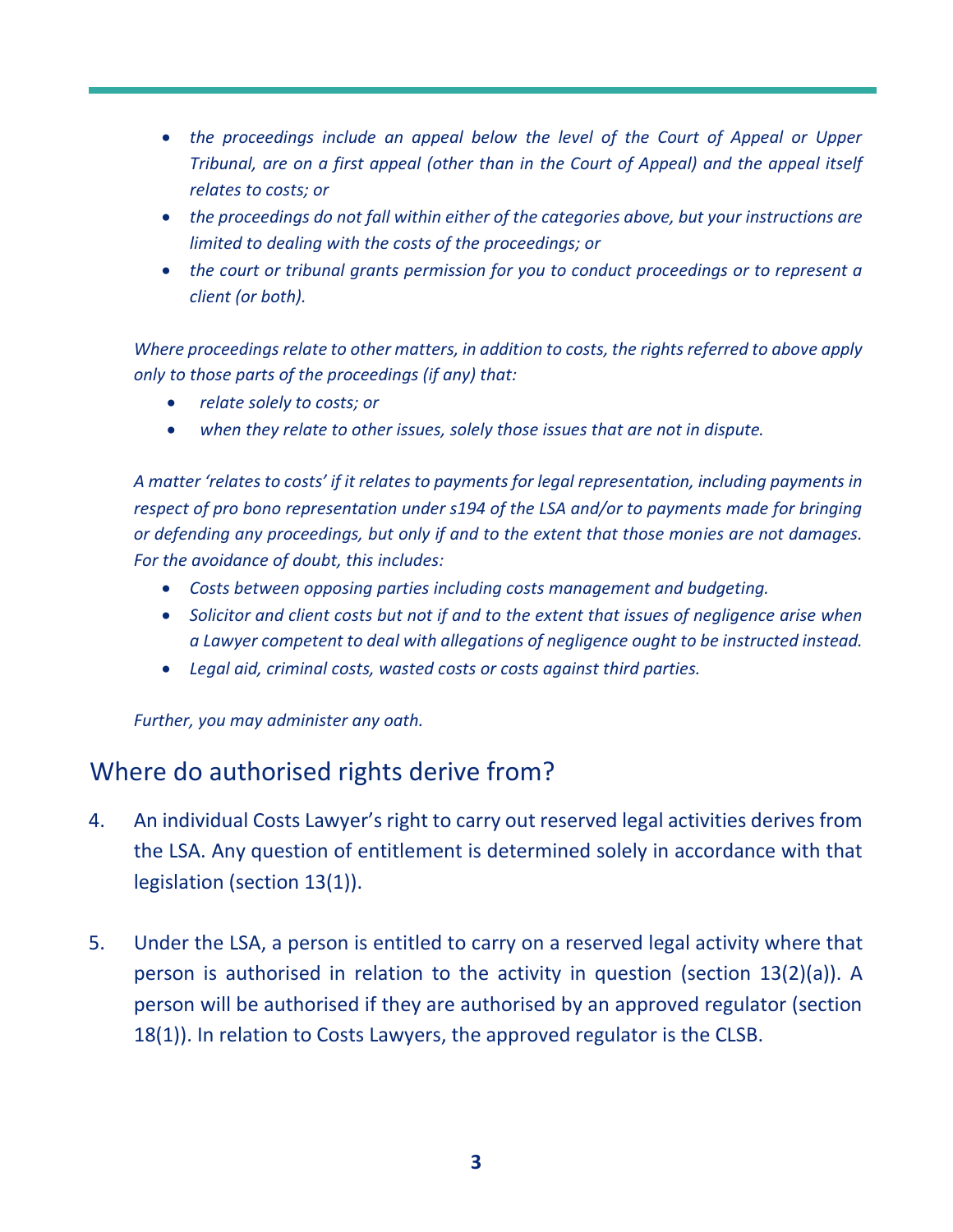- 6. An authorised person may be an individual or a non-natural person. The definition of a person includes a body of persons (corporate or incorporate), commonly referred to as an entity in the context of legal services regulation (section 207).
- 7. The CLSB does not authorise or regulate entities, only individuals. Certain other approved regulators, such as the Solicitors Regulation Authority, authorise and regulate entities.

## Is authorisation always required in order to carry out a reserved legal activity?

- 8. No. If a person is not authorised, they may still be entitled to carry out a reserved legal activity if they are an "exempt person" in relation to the activity in question (section 13(2)(b)).
- 9. A list of exempt persons can be found in Schedule 3 to the LSA. Each reserved legal activity has its own distinct list of exemptions.

## **Regulated persons**

## Duties of a regulated person

- 10. If a person is authorised by an approved regulator under the LSA, then they are subject to that approved regulator's rules. Authorised Costs Lawyers are regulated by the CLSB and are "regulated persons" for the purposes of the LSA.
- 11. A regulated person has a duty to comply with all "regulatory arrangements" made by their approved regulator (section 176). Costs Lawyers must therefore comply with the provisions of the Costs Lawyer Handbook – including the Code of Conduct – and any other rules or procedures implemented by the CLSB that make up its regulatory arrangements.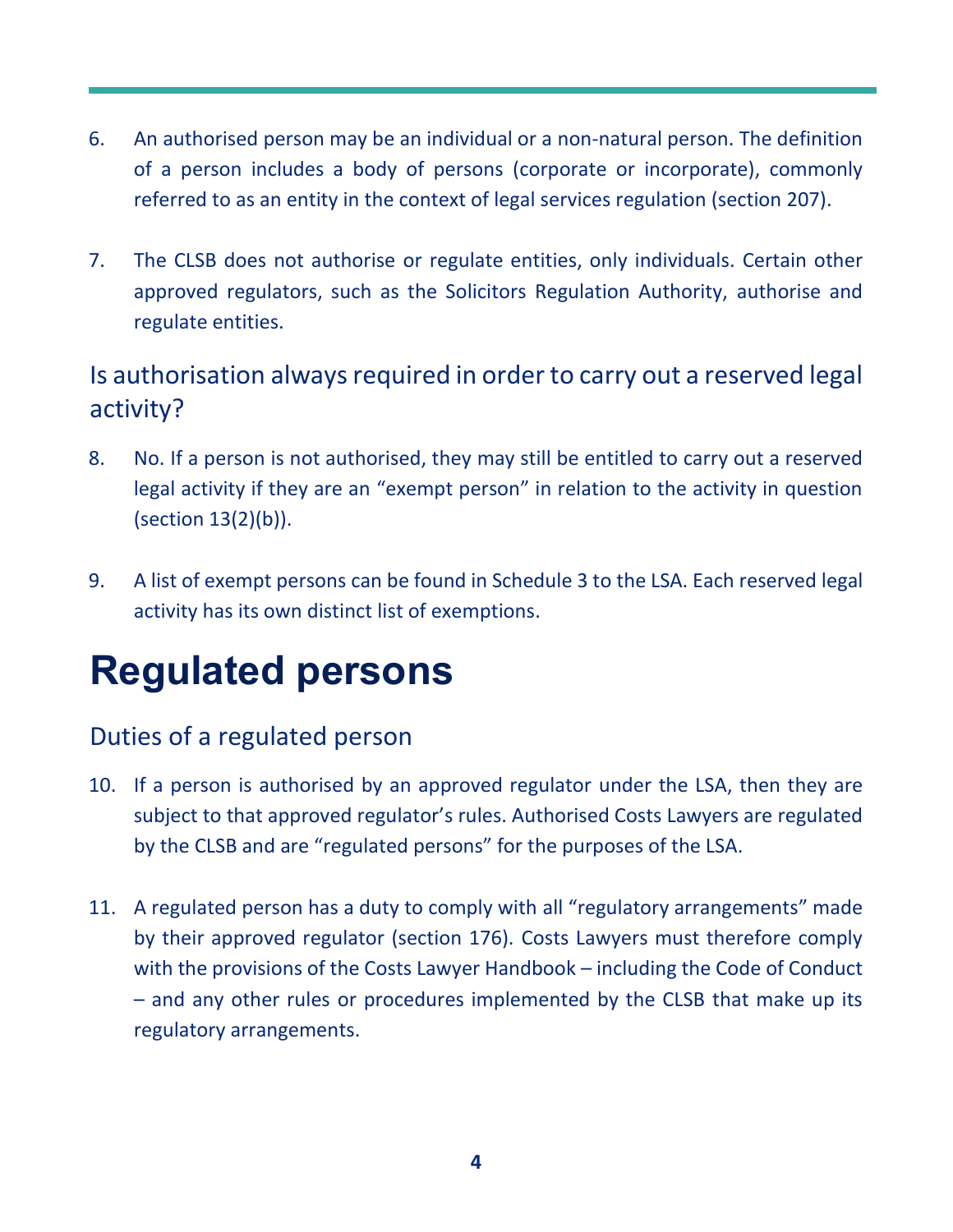- 12. An individual who is not authorised by the CLSB, but who is a manager or employee of an authorised person, is also considered a regulated person under the LSA and must comply with all relevant regulatory arrangements (section 176(2)(b)).
- 13. Regulated persons who are authorised to exercise a right of audience or conduct litigation have additional duties under the LSA. These include a duty to the court to act with independence in the interests of justice (section 188).

#### Offences under the LSA

- 14. It is an offence for a person to carry on a reserved legal activity unless they are entitled to do so under the LSA; that is, unless they are either authorised or exempt (section 14). The offence is punishable by imprisonment and/or a fine.
- 15. It is also an offence for a person to (section 17):
	- wilfully pretend to be entitled to carry on a reserved legal activity;
	- use a name, title or description with the intention of implying falsely that the person is entitled to carry on a reserved legal activity.

## **The reserved legal activities**

## What is a right of audience?

16. A "right of audience" means a right to appear before and address a court, including the right to call and examine witnesses (Schedule 2, paragraph 3).

## Can a Costs Lawyer delegate their right of audience?

17. No. The CLSB authorises and regulates individual Costs Lawyers, and it is the Costs Lawyer who is authorised in relation to this reserved legal activity (section 18). The LSA makes no provision for the delegation of this right by an authorised person to an unauthorised person.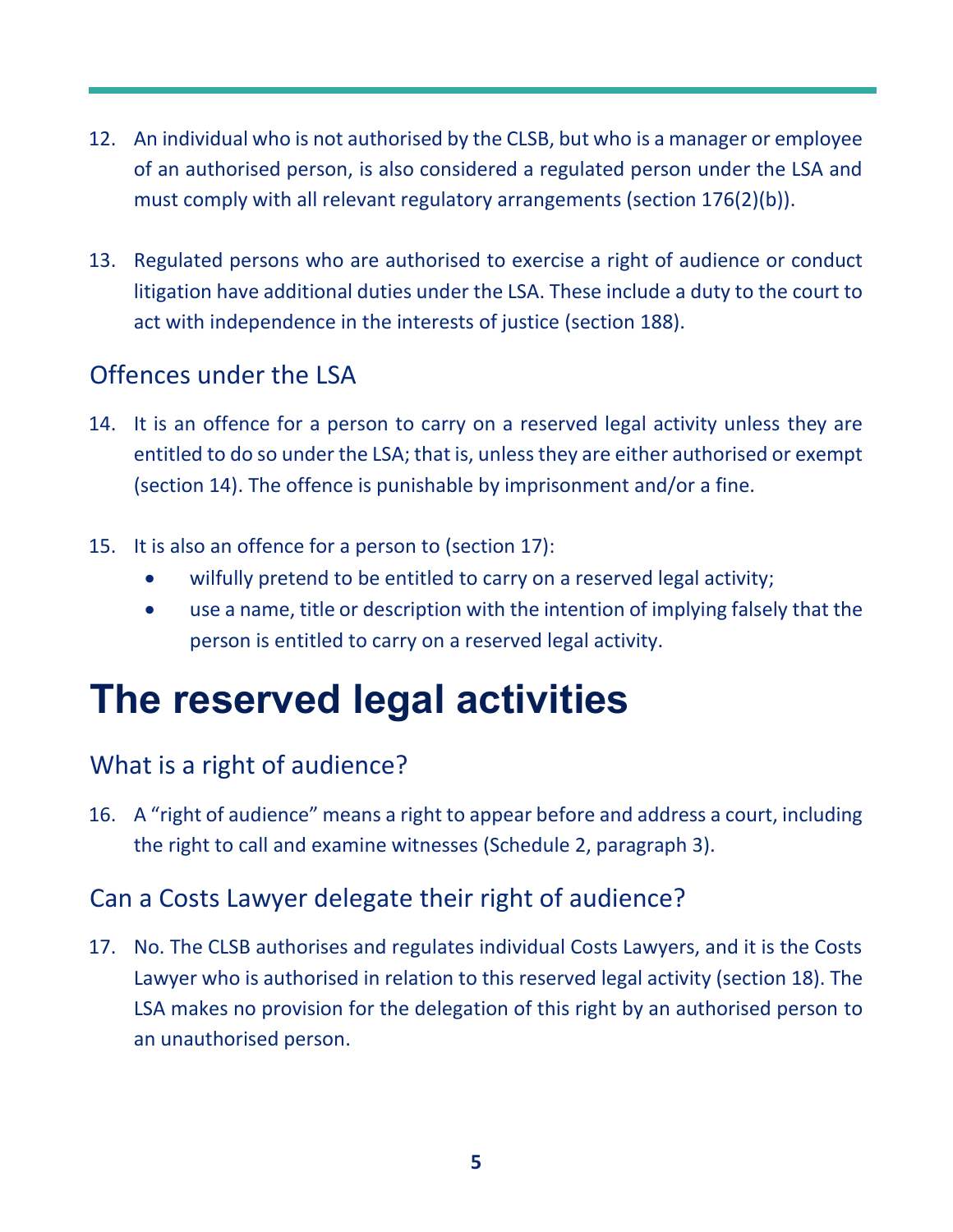- 18. While a Costs Lawyer's right of audience cannot be delegated, an unauthorised person may be entitled to exercise a right of audience – including in relation to costs – if they are an exempt person under the LSA (see paragraph 8 above).
- 19. In relation to exercising a right of audience, a person will be exempt if, for example, the court grants them a right of audience in the proceedings at hand or if they have a right of audience under a law other than the LSA. A person will also be exempt if their work generally includes assisting in the conduct of litigation, and they are assisting in the conduct of the proceedings at hand under the instruction and supervision of an authorised Costs Lawyer, where the proceedings are heard in chambers in the High Court or County Court (and are not reserved family proceedings) (Schedule 3, paragraph 1(7)).
- 20. Therefore, a Costs Lawyer may instruct a colleague who is not an authorised person to attend a court hearing under the Costs Lawyer's supervision. However, the Costs Lawyer should be mindful that their colleague will only be able to exercise a right of audience if they meet the criteria for being an exempt person under the LSA. In such circumstances, the Costs Lawyer is not delegating their authorised rights, nor are they delegating responsibility for the exercise of those rights; rather, they are delegating a task (under supervision) that forms part of the overall service to their client.
- 21. A Costs Lawyer who chooses to delegate a task to a colleague remains responsible for regulatory compliance and for client outcomes. The Costs Lawyer must therefore retain proper oversight of the matter and supervise their colleague appropriately. This includes ensuring that:
	- delegated tasks are carried out in accordance with the CLSB's regulatory arrangements;
	- the client understands in advance that the task will be delegated to a person who is not an authorised Costs Lawyer;
	- the delegation complies with the Costs Lawyer Code of Conduct, in particular that delegating the task is in the client's best interests; and